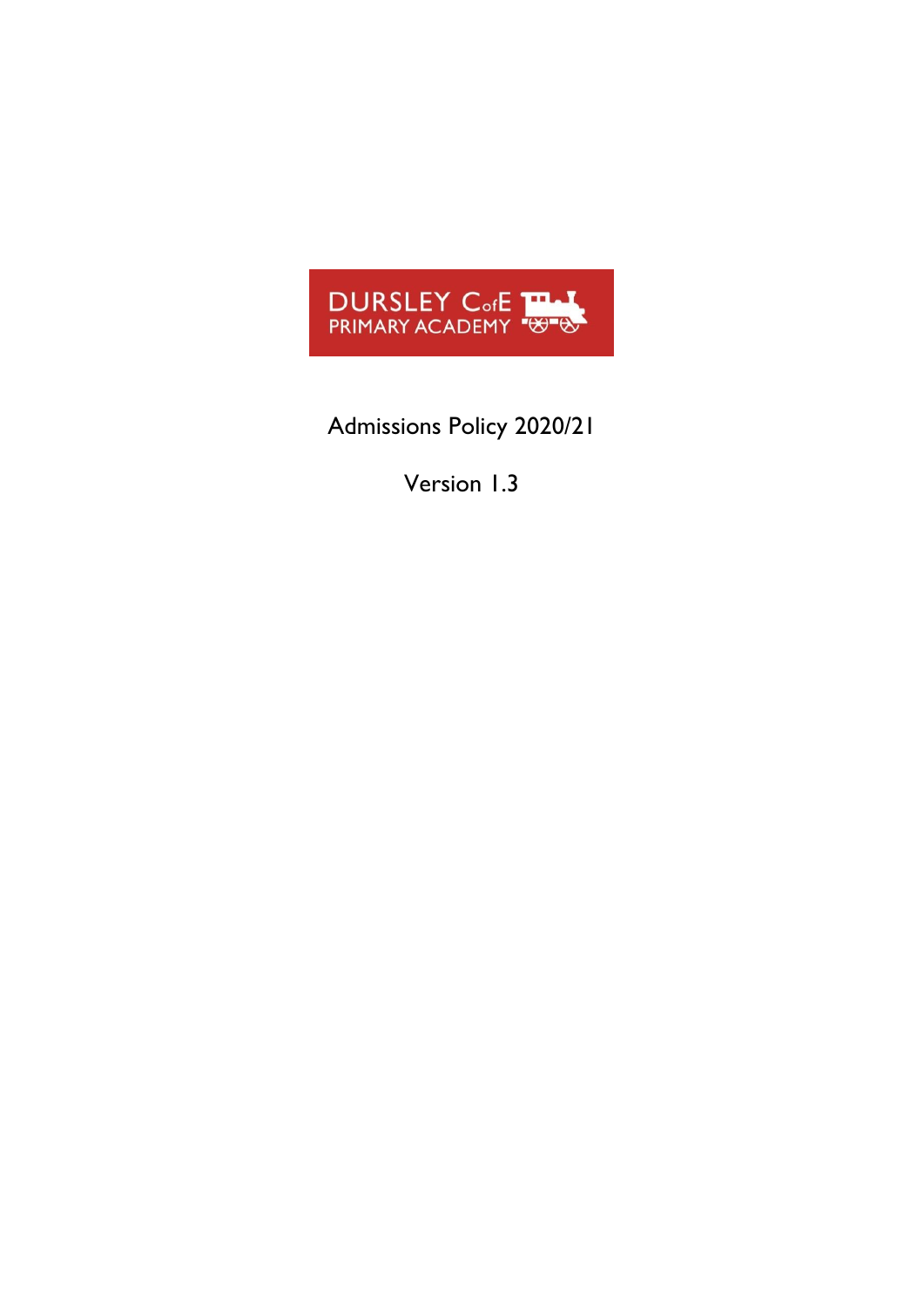# **DURSLEY CHURCH OF ENGLAND PRIMARY ACADEMY ADMISSIONS POLICY 2020/21**



Dursley Church of England Primary Academy is sponsored by the Diocese of Gloucester Academies Trust. It has a Christian foundation, which it seeks to promote by providing high quality educational opportunities to all members of the Academy community. It encourages this through religious education, collective worship and the values and ethos of a curriculum which seeks to offer opportunities and experiences to promote pupils' spiritual and moral development and to provide a basis for their life long learning.

We see ourselves as a community Academy for children living in the Dursley area. The Trust is responsible for admissions to this school and have agreed with the Local Authority an indicated admission number of 45 pupils. These arrangements and the admissions criteria are reviewed annually.

This policy and criteria should be read in conjunction with the Guide for Parents and Carers sent to you by the County Council. If you have not received this Guide you should contact the School Admissions and Transfer Team, Shire Hall, Gloucester, GL1 2TP and arrange for one to be sent to you. Further information is available from the website [www.gloucestershire.gov.uk/schooladmissions](http://www.gloucestershire.gov.uk/schooladmissions)

In the event that there are more applications than there are places available, the Trust will admit pupils according to the following criteria, which are listed in order of priority. Please note that all received preferences for this school will be given equal consideration, using the criteria below.

1. A 'looked after child' ( 1 ) or a child who was previously looked after but immediately after being looked after became subject to an adoption( 2 ) child arrangements order (residency order) ( 3 ) or special guardianship order ( 4) .

(1) A 'looked after child' is a child who is (a) in the care of a local authority, or (b) being provided with accommodation by a local authority in the exercise of their social services functions (see the definition in Section 22(1) of the Children Act 1989) at the time of making an application to a school. In Gloucestershire, such children are referred to as Children in Care.

(2) This includes children who were adopted under the Adoption Act 1976 (see section 12 adoption orders) and children who were adopted under the Adoption and Childrens Act 2002 (see section 46 adoption orders).

(3) Under the provisions of section 12 of the Children and Families Act 2014, which amend section 8 of the Children Act 1989, residence orders have now been replaced by child arrangements orders.

(4) See Section 14A of the Children Act 1989 which defines a 'special guardianship order' as an order appointing one or more individuals to be a child's special guardian (or special quardians).

2. Children who have siblings attending the Academy at the time the applicant child is admitted. (NB We define siblings as a brother or sister, half brother or sister, adopted brother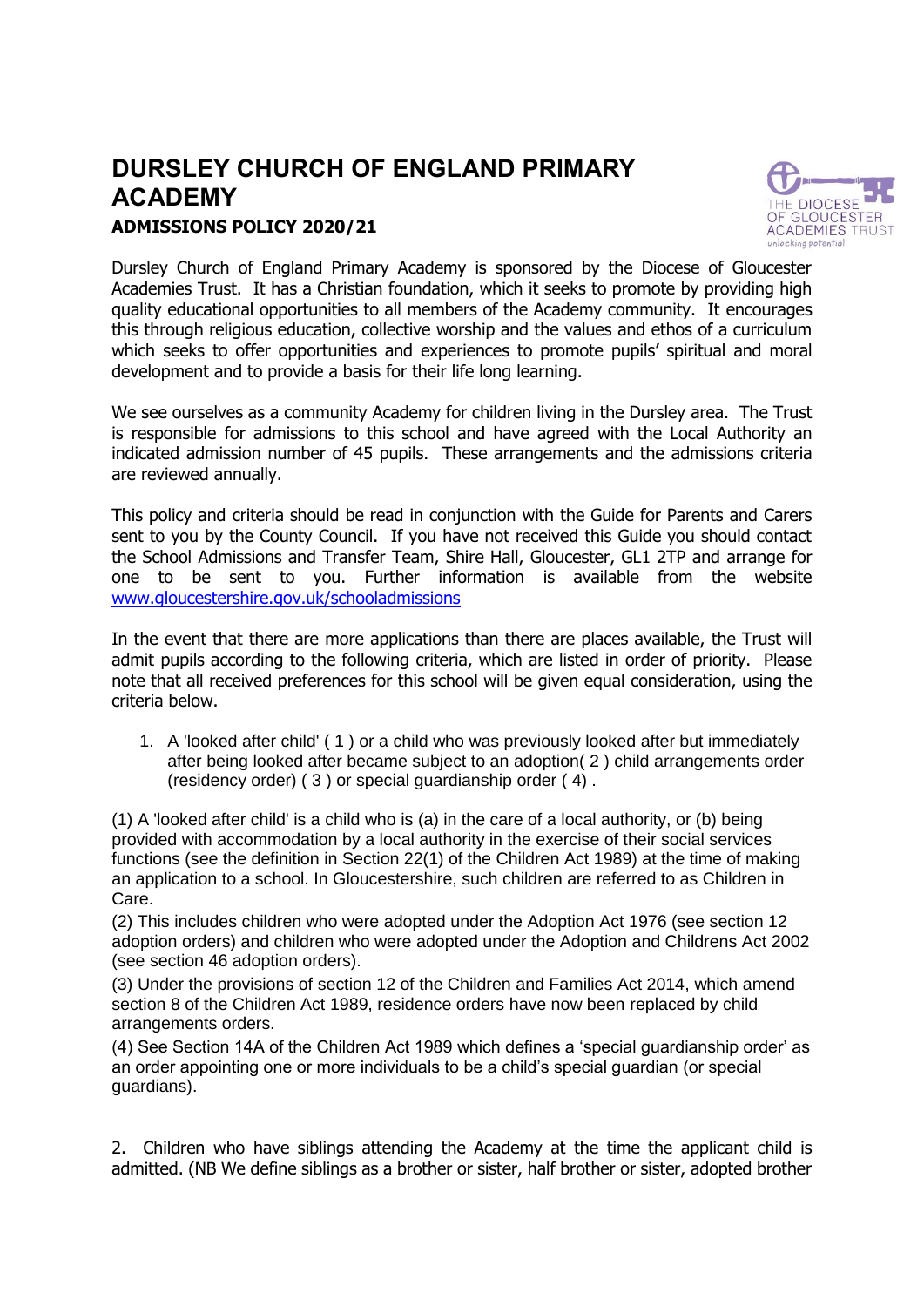or sister, step brother or sister, or the child of the parent/carer's partner, and in every case, the child must be living in the same family unit at the same address)

3. Children for whom only one particular school is appropriate due to an exceptional medical condition. Applications under this criterion will only be considered if they are supported by a written statement from the child's doctor, which has to be submitted with the application. This must demonstrate that there is a very specific connection between the medical need and the facilities or resources of the school concerned.

4. Children whose permanent home address lies within the boundary of Dursley Civil Parish. A copy of the definitive map can be found on the Academy's website. A copy is also available for inspection in the Academy office. In the event of there being more applications than available places then children with the strongest geographical claim will be given priority. Distances will be measured in a straight line from the ordnance survey address point of the child's home address (including flats) to the ordnance survey address point of the Academy, using the local Authority's computerised measuring system on behalf of the Diocese of Gloucester Academies Trust (Admission Authority).

5. Children whose permanent home address lies outside the boundary of Dursley Civil Parish will be allocated on the basis of strongest geographical claim as detailed in 4 above.

In the event of oversubscription and in the event of a tie break situation, where two or more children live an identical distance from the Academy, a lottery will take place to allocate any remaining places

In the event of a child being refused a place, there is a right to appeal to an independent appeal process. Please contact the school for an appeal application.

#### **Waiting Lists**

If the Academy is oversubscribed, a waiting list will be held for the first full school term (ie until the end of December). The waiting list will be prioritised according to the school's oversubscription criteria. Waiting lists are kept throughout the Academy where needed and are reviewed on a termly basis.

#### **Pre Appeal Process**

Dursley Church of England Primary Academy will act within the Schools Admission Code 2014 to ensure that it follows a fair, consistent and transparent method of offering places to children, but it does support the county-wide principle of allowing children to access a local school place. The Schools Standards & Framework Act 1998, Section 86, requires admission authorities to only refuse admission of pupils where it may compromise education to do so and therefore the School Admission Code 2014 does make provision for admission authorities to admit above their admission number during the admissions process to meet parental demand. The Governing Body will consider all applications for a school place in line with the schools admission policy, taking individual cases into account in line with its exceeding PAN protocol – which sets out how the school will implement such flexibility in a transparent manner whilst ensuring sustainability of the whole school system.